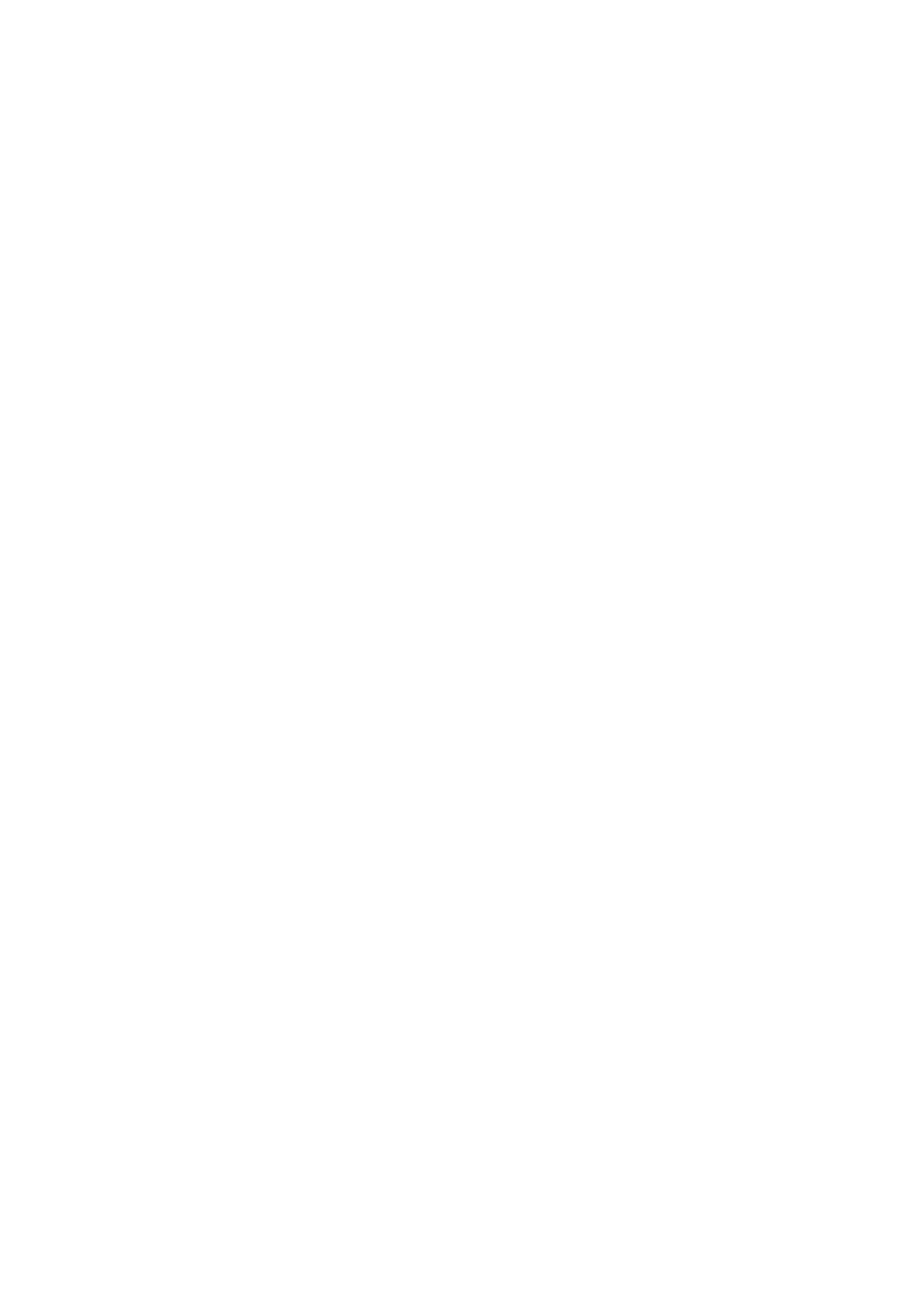

Chairperson Andrew Gaukrodger welcomed everyone to the meeting and Tam White, Senior Governance and Relationship Advisor lead the meeting with a karakia.

# **1 Apologies**

Resolution number CEN/2022/9

MOVED by Mr N Murphy, seconded by Ms N Buckland:

#### **That the Auckland City Centre Advisory Board:**

**a) accept the apologies from:**

**Absence**

**Mr GC Crawford Mayor P Goff – on council business Dr E Lithander**

**CARRIED**

# **2 Declaration of Interest**

There were no declarations of interest.

# **3 Confirmation of Minutes**

Resolution number CEN/2022/10

MOVED by Deputy Chairperson JM Mooney, seconded by Mr R Northey:

**That the Auckland City Centre Advisory Board:**

**a) confirm the ordinary minutes of its meeting, held on Monday, 28 February 2022, as a true and correct record.**

**CARRIED**

# **4 Extraordinary Business**

There was no extraordinary business.

# **5 Reimagining Tāmaki Makaurau Auckland: Harnessing the Region's Potential**

A presentation was given. A copy has been placed on the official minutes and is available on the Auckland Council website as a minutes attachment.

Resolution number CEN/2022/11

MOVED by Mr P Reynolds, seconded by Ms VB Beck:

# **That the Auckland City Centre Advisory Board:**

- **a) receive the Koi Tū report, Reimagining Tāmaki Makaurau: harnessing the region's potential.**
- **b) thank the representatives from Auckland Council, Tātaki Auckland Unlimited and Koi Tū for their presentations seeking Auckland City Centre Advisory Board support and contribution to plans currently being formulated.**

#### **CARRIED**

# **Attachments**

A 30 May 2022, Auckland City Centre Advisory Board - Item 5: Reimagining Tamaki Makaurau Auckland: Harnessing the Region's Potential - presentation